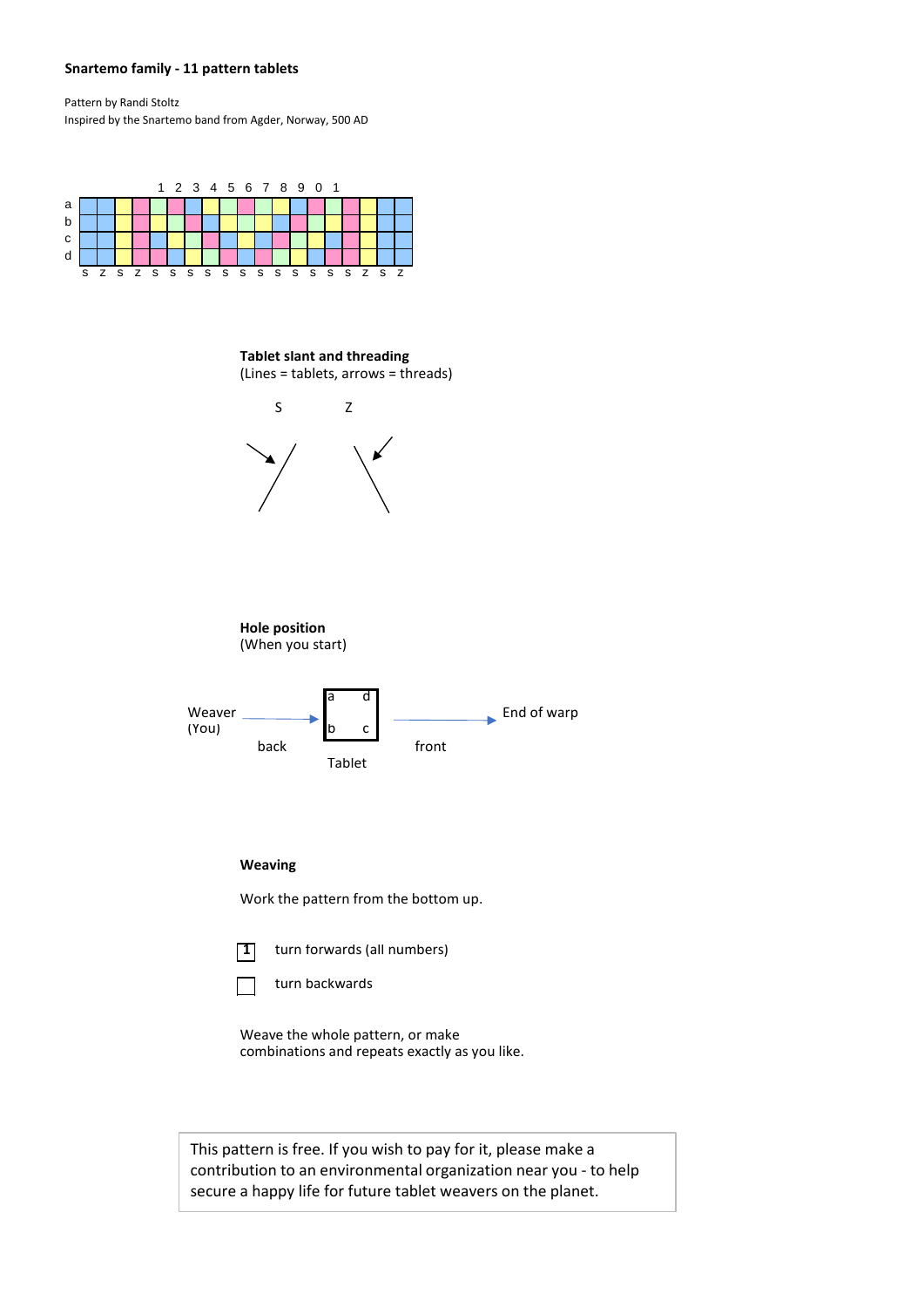| 7<br>5                             |   |   |   |                |
|------------------------------------|---|---|---|----------------|
| 4<br>6                             | 8 |   |   |                |
| 3<br>5<br>6<br>7                   |   | 9 |   |                |
| $\overline{2}$<br>5<br>7<br>4      | 8 |   | 0 |                |
| $\mathbf{1}$<br>3<br>6<br>4        | 8 | 9 |   | $\mathbf{1}$   |
| 7<br>2<br>3<br>5                   |   | 9 | 0 |                |
| 2<br>4<br>1                        | 8 |   | 0 | 1              |
| 3<br>1                             |   | 9 |   | 1              |
| 2<br>6                             |   |   | 0 |                |
| 3<br>1<br>4<br>5<br>7              | 8 | 9 |   | 1              |
| 2<br>5<br>6<br>7<br>4              | 8 |   | 0 |                |
| 3<br>7<br>5<br>6                   |   | 9 |   |                |
| 1<br>4<br>6                        | 8 |   |   | 1              |
| 5<br>7<br>2                        |   |   | 0 |                |
| 1<br>3<br>6                        |   | 9 |   | $\mathbf{1}$   |
| 1<br>2<br>4                        | 8 |   | 0 | 1              |
| 3<br>5<br>1<br>2<br>7              |   | 9 | 0 | 1              |
| 2<br>4<br>6<br>1<br>з              | 8 | 9 | 0 | 1              |
| 3<br>$\overline{2}$<br>5<br>7<br>4 |   |   |   |                |
| 3<br>1<br>4<br>5<br>6              | 8 |   |   |                |
| $\overline{a}$<br>5<br>7<br>4<br>6 |   | 9 |   |                |
| 3<br>5<br>6<br>7                   | 8 |   | 0 |                |
| 7<br>4<br>6                        | 8 | 9 |   | 1              |
| 5<br>7                             | 8 | 9 | 0 |                |
| 1<br>6                             | 8 | 9 | 0 | 1              |
| 7<br>1<br>2                        |   | 9 | 0 | 1              |
| 3<br>1<br>2                        | 8 |   | 0 | 1              |
| 1<br>$\overline{2}$<br>3<br>4      |   | 9 |   | 1              |
| 2<br>3<br>4<br>5                   |   |   | 0 |                |
| 3<br>1<br>4<br>5<br>6<br>7         | 8 | 9 |   | 1              |
| 2<br>4<br>5<br>6<br>7              | 8 |   | 0 |                |
| 3<br>5<br>6<br>7                   |   | 9 |   |                |
| 4<br>6                             | 8 |   |   |                |
| 7<br>5                             |   |   |   |                |
| $\overline{a}$<br>1<br>з<br>4<br>6 | 8 | 9 | 0 | 1              |
| 3<br>5<br>2<br>1<br>7              |   | 9 | 0 | 1              |
| 1<br>2<br>4                        | 8 |   | 0 | 1              |
| 1<br>3                             |   | 9 |   | 1              |
| $\overline{2}$                     |   |   | 0 |                |
| $\overline{1}$<br>6<br>7           | 8 | 9 |   | $\overline{1}$ |
| 7<br>5<br>6                        | 8 |   | 0 |                |
| 4<br>5<br>6<br>7                   |   | 9 |   |                |
| 3<br>4<br>5<br>6                   | 8 |   |   |                |
| $\overline{a}$<br>3<br>4<br>7<br>5 |   |   |   |                |
| 3<br>1<br>2<br>4<br>6              |   |   |   | 1              |
| 1<br>2<br>3<br>5                   |   |   | 0 |                |
|                                    |   |   |   | 1              |
| 1<br>2<br>4                        |   | 9 |   |                |
| 3<br>1                             | 8 |   | 0 | 1              |
| 2<br>7                             |   | 9 | 0 | $\mathbf{1}$   |

|                   |                |   |   | 5      |   | 7 |   |   |   |                   |
|-------------------|----------------|---|---|--------|---|---|---|---|---|-------------------|
|                   |                |   | 4 |        | 6 |   | 8 |   |   |                   |
|                   |                | з |   | 5      | 6 | 7 |   | 9 |   |                   |
|                   | 2              |   | 4 | 5      |   | 7 | 8 |   | 0 |                   |
| 1                 |                | 3 | 4 |        |   |   | 8 | 9 |   | 1                 |
|                   | 2              | 3 |   |        | 6 |   |   | 9 | 0 |                   |
| 1                 | 2              |   |   | 5      | 6 | 7 |   |   | 0 | 1                 |
| 1                 |                |   | 4 | 5      |   | 7 | 8 |   |   | 1                 |
|                   |                | 3 | 4 |        |   |   | 8 | 9 |   |                   |
| 1                 | 2              |   |   | 5      | 6 | 7 |   |   | 0 | 1                 |
|                   | 2              | з |   |        | 6 |   |   | 9 | 0 |                   |
|                   |                | з | 4 |        |   |   | 8 | 9 |   |                   |
| 1                 |                |   | 4 | 5      |   | 7 | 8 |   |   | 1                 |
|                   | 2              |   |   | 5      | 6 | 7 |   |   | 0 |                   |
| 1                 |                | 3 |   |        | 6 |   |   | 9 |   | 1                 |
| 1                 | 2              |   | 4 |        |   |   | 8 |   | 0 | 1                 |
| 1                 | 2              | 3 |   | 5      |   | 7 |   | 9 | 0 | 1                 |
| 1                 | $\overline{2}$ | 3 | 4 |        | 6 |   | 8 | 9 | 0 | 1                 |
|                   |                |   |   | 5      |   | 7 | 8 | 9 | 0 |                   |
|                   |                |   | 4 |        | 6 | 7 | 8 | 9 |   | 1                 |
|                   |                | 3 |   | 5      |   | 7 | 8 |   | 0 |                   |
|                   | $\overline{2}$ |   |   |        | 6 |   |   | 9 |   |                   |
|                   |                | 3 | 4 | 5<br>5 | 6 | 7 |   |   |   |                   |
| 1                 |                |   | 4 |        | 6 |   | 8 |   |   |                   |
|                   | $\overline{2}$ | 3 | 4 | 5      |   | 7 |   |   |   |                   |
| 1                 | 2              | з | 4 |        | 6 |   |   |   |   | 1                 |
| 1<br>$\mathbf{1}$ | 2              | з |   | 5      |   |   |   |   | 0 | 1<br>$\mathbf{1}$ |
|                   | 2              |   | 4 |        |   |   |   | 9 | 0 |                   |
| 1                 |                | 3 |   |        |   |   | 8 | 9 | 0 | 1                 |
|                   | $\overline{a}$ |   |   |        |   | 7 | 8 | 9 | 0 |                   |
| $\mathbf{1}$      |                | 3 | 4 | 5      | 6 | 7 | 8 | 9 |   | $\mathbf{1}$      |
|                   | 2              |   | 4 | 5      | 6 | 7 | 8 |   | 0 |                   |
|                   |                | 3 |   | 5      | 6 | 7 |   | 9 |   |                   |
|                   |                |   | 4 |        | 6 |   | 8 |   |   |                   |
|                   |                |   |   | 5      |   | 7 |   |   |   |                   |
| 1                 | 2              | 3 | 4 |        | 6 |   | 8 | 9 | 0 | 1                 |
| 1                 | 2              | 3 |   | 5      |   | 7 |   | 9 | 0 | 1                 |
| $\mathbf{1}$      | 2              |   | 4 |        |   |   | 8 |   | 0 | 1                 |
| 1                 |                | з |   |        |   |   |   | 9 |   | 1                 |
|                   | 2              |   |   |        |   |   |   |   | 0 |                   |
| 1                 |                |   |   |        | 6 | 7 | 8 | 9 |   | 1                 |
|                   |                |   |   | 5      | 6 | 7 | 8 |   | 0 |                   |
|                   |                |   | 4 | 5      | 6 | 7 |   | 9 |   |                   |
|                   |                | 3 | 4 | 5      | 6 |   | 8 |   |   |                   |
|                   | 2              | з | 4 | 5      |   | 7 |   |   |   |                   |
| 1                 | 2              | 3 | 4 |        | 6 |   |   |   |   | 1                 |
| 1                 | 2              | з |   | 5      |   |   |   |   | 0 |                   |
| 1                 | 2              |   | 4 |        |   |   |   | 9 |   | 1                 |
| 1                 |                | 3 |   |        |   |   | 8 |   | 0 | 1                 |
|                   | 2              |   |   |        |   | 7 |   | 9 | 0 | 1                 |
| 1                 |                |   |   |        | 6 |   | 8 | 9 | 0 | 1                 |

|                |                |                         |   | 5 |   | 7 |   |   |   |                |
|----------------|----------------|-------------------------|---|---|---|---|---|---|---|----------------|
|                |                |                         | 4 |   | 6 |   | 8 |   |   |                |
|                |                | 3                       |   | 5 | 6 | 7 |   | 9 |   |                |
|                | $\overline{2}$ |                         | 4 | 5 |   | 7 | 8 |   | 0 |                |
| $\overline{1}$ |                | 3                       | 4 |   | 6 |   | 8 | 9 |   | $\overline{1}$ |
|                | 2              | 3                       |   | 5 |   | 7 |   | 9 | 0 |                |
| 1              | 2              |                         | 4 |   |   |   | 8 |   | 0 | 1              |
| 1              |                | 3                       |   |   | 6 |   |   | 9 |   | 1              |
|                | $\overline{2}$ |                         |   | 5 |   | 7 |   |   | 0 |                |
| 1              |                | $\overline{\mathbf{3}}$ | 4 |   | 6 |   | 8 | 9 |   | 1              |
|                | $\overline{a}$ |                         | 4 | 5 |   | 7 | 8 |   | 0 |                |
|                |                | 3                       |   | 5 | 6 | 7 |   | 9 |   |                |
| 1              |                |                         | 4 |   | 6 |   | 8 |   |   | 1              |
|                | $\overline{2}$ |                         |   | 5 |   | 7 |   |   | O |                |
| 1              |                | 3                       |   |   | 6 |   |   | 9 |   | 1              |
| 1              | $\overline{a}$ |                         | 4 |   |   |   | 8 |   | 0 | 1              |
| 1              | 2              | з                       |   | 5 |   | 7 |   | 9 | 0 | 1              |
| 1              | $\overline{c}$ | з                       | 4 |   | 6 |   | 8 | 9 | 0 | 1              |
|                | $\overline{c}$ | 3                       | 4 | 5 |   | 7 |   |   |   |                |
| 1              |                | 3                       | 4 | 5 | 6 |   | 8 |   |   |                |
|                | $\overline{a}$ |                         | 4 | 5 | 6 | 7 |   | 9 |   |                |
|                |                | 3                       |   | 5 | 6 | 7 | 8 |   | 0 |                |
|                |                |                         | 4 |   | 6 | 7 | 8 | 9 |   | 1              |
|                |                |                         |   | 5 |   | 7 | 8 | 9 | 0 |                |
| 1              | 2              | 3                       | 4 |   | 6 |   | 8 | 9 | 0 | 1              |
| 1              | $\overline{2}$ | 3                       |   | 5 |   | 7 |   | 9 | 0 | 1              |
| $\overline{1}$ | $\overline{a}$ |                         | 4 |   |   |   | 8 |   | 0 | 1              |
| 1              |                | 3                       |   |   |   |   |   | 9 |   | 1              |
|                | $\overline{2}$ |                         |   |   |   |   |   |   | 0 |                |
| 1              |                |                         |   |   | 6 | 7 | 8 | 9 |   | 1              |
|                |                |                         |   | 5 | 6 | 7 | 8 |   | 0 |                |
|                |                |                         | 4 | 5 | 6 | 7 |   | 9 |   |                |
|                |                | 3                       | 4 | 5 | 6 |   | 8 |   |   |                |
|                | $\overline{c}$ | 3                       | 4 | 5 |   | 7 |   |   |   |                |
| 1              |                |                         |   |   | 6 |   | 8 | 9 | 0 | 1              |
| 1              | $\overline{2}$ |                         |   |   |   | 7 |   | 9 | 0 | 1              |
| 1              | 2              | з                       |   |   |   |   | 8 |   | 0 | 1              |
| 1              | 2              | 3                       | 4 |   |   |   |   | 9 |   | 1              |
|                | $\overline{a}$ | 3                       | 4 | 5 |   |   |   |   | 0 |                |
| 1              |                | 3                       | 4 | 5 | 6 | 7 | 8 | 9 |   | 1              |
|                | 2              |                         | 4 | 5 | 6 | 7 | 8 |   | 0 |                |
|                |                | 3                       |   | 5 | 6 | 7 |   | 9 |   |                |
|                |                |                         | 4 |   | 6 |   | 8 |   |   |                |
|                |                |                         |   | 5 |   | 7 |   |   |   |                |
| 1              | 2              | з                       | 4 |   | 6 |   |   |   |   | 1              |
| 1              | $\overline{c}$ | 3                       |   | 5 |   |   |   |   | o |                |
| 1              | 2              |                         | 4 |   |   |   |   | 9 |   | $\overline{1}$ |
| 1              |                | 3                       |   |   |   |   | 8 |   | 0 | 1              |
|                | $\overline{a}$ |                         |   |   |   | 7 |   | 9 | 0 | 1              |
| 1              |                |                         |   |   | 6 |   | 8 | 9 | 0 | 1              |
|                |                |                         |   |   |   |   |   |   |   |                |
| з              |                |                         |   |   |   |   |   |   |   |                |

|              |                |              |                | 5.                      |          |              |     |                |   |  |
|--------------|----------------|--------------|----------------|-------------------------|----------|--------------|-----|----------------|---|--|
|              |                |              | 4              |                         | $6 \mid$ |              | 8   |                |   |  |
|              |                | 3            |                | 5 <sub>l</sub>          | 6        | 7            |     | 9              |   |  |
|              | $\overline{2}$ |              | 4              | $\overline{5}$          | l 6      | $\mathbf{7}$ | 8   |                | 0 |  |
| 1.           |                | $\mathbf{B}$ | 4              | $\overline{\mathbf{5}}$ | 6        | $\Gamma$     | 8   | $\overline{9}$ |   |  |
|              | 2 3            |              | 4              |                         | $567$    |              | 8   | 9              | 0 |  |
| $\mathbf{1}$ | $\mathbf{12}$  | -3           | $\overline{4}$ |                         | $567$    |              | l 8 | 9              | 0 |  |
|              | $\bullet$      | 3            | $\overline{4}$ | 5                       | $617$    |              | 8   | 9              | 0 |  |
|              |                |              | 4              | 5                       |          | 6 7          | 8   | 9.             | n |  |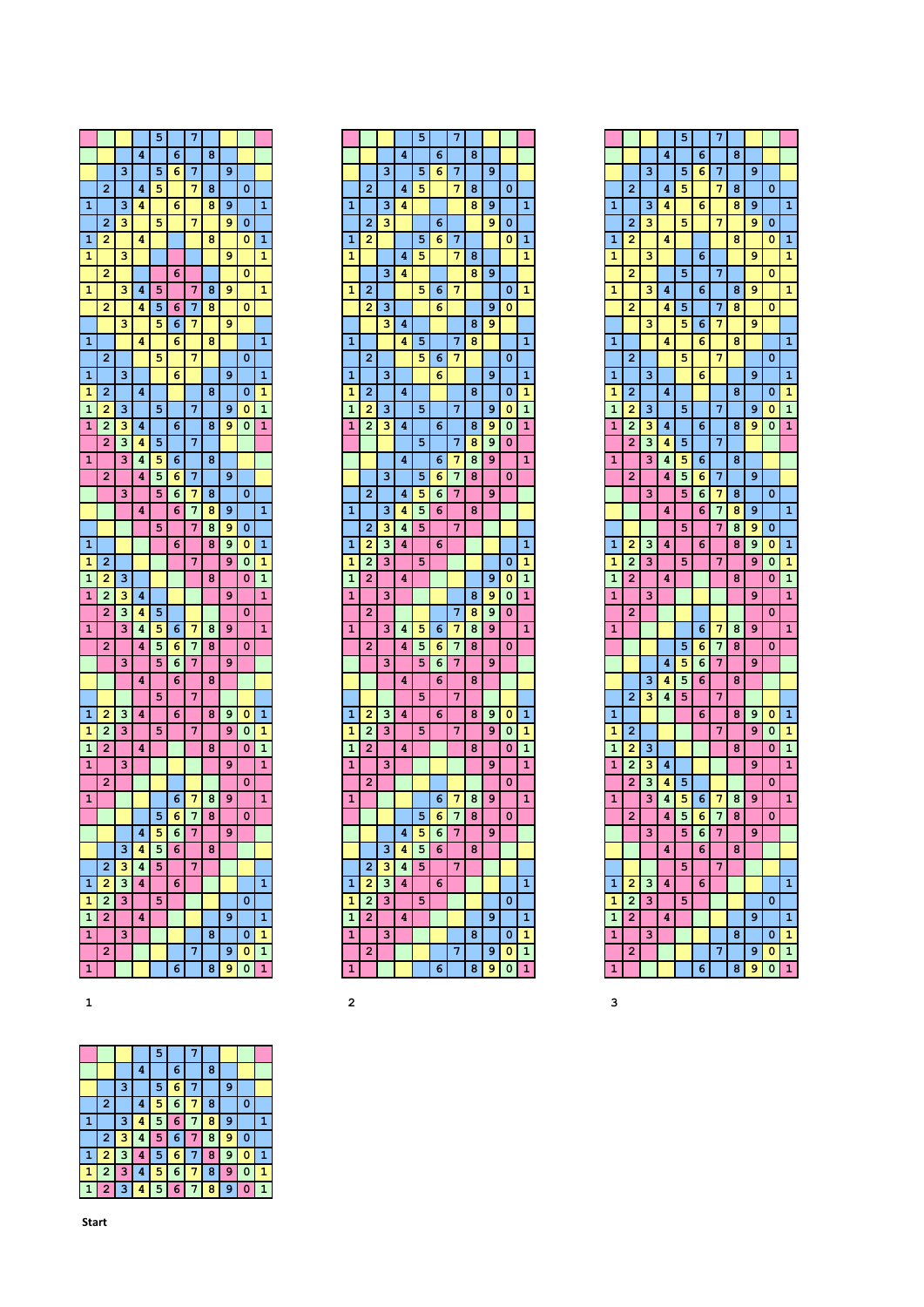|                |                |                         |   | 5 |   | 7 |   |   |   |                |
|----------------|----------------|-------------------------|---|---|---|---|---|---|---|----------------|
|                |                |                         | 4 |   | 6 |   | 8 |   |   |                |
|                |                | 3                       |   | 5 | 6 | 7 |   | 9 |   |                |
|                | $\overline{a}$ |                         | 4 | 5 |   | 7 | 8 |   | 0 |                |
| 1              |                | $\overline{\mathbf{3}}$ | 4 |   | 6 |   | 8 | 9 |   | 1              |
|                | $\overline{2}$ | 3                       |   | 5 |   | 7 |   | 9 | 0 |                |
| $\overline{1}$ | 2              |                         |   |   | 6 |   |   |   | 0 | $\mathbf{1}$   |
| 1              |                | $\overline{\mathbf{3}}$ | 4 |   |   |   | 8 | 9 |   | 1              |
|                | $\overline{2}$ |                         | 4 | 5 |   | 7 | 8 |   | 0 |                |
| 1              |                | 3                       |   |   | 6 |   |   | 9 |   | 1              |
|                | 2              |                         |   | 5 | 6 | 7 |   |   | 0 |                |
|                |                | 3                       | 4 | 5 |   | 7 | 8 | 9 |   |                |
| 1              |                |                         | 4 |   | 6 |   | 8 |   |   | 1              |
|                | $\overline{2}$ |                         |   | 5 |   | 7 |   |   | 0 |                |
| 1              |                | 3                       |   |   | 6 |   |   | 9 |   | 1              |
| 1              | $\overline{a}$ |                         | 4 |   |   |   | 8 |   | 0 | 1              |
| $\mathbf{1}$   | 2              | 3                       |   | 5 |   | 7 |   | 9 | 0 | $\overline{1}$ |
| 1              | $\overline{2}$ | 3                       | 4 |   | 6 |   | 8 | 9 | 0 | 1              |
|                |                |                         |   | 5 |   | 7 | 8 | 9 | 0 |                |
|                |                |                         | 4 |   | 6 | 7 | 8 | 9 |   | 1              |
|                |                | $\overline{\mathbf{3}}$ |   | 5 | 6 | 7 | 8 |   | 0 |                |
|                | 2              |                         | 4 | 5 | 6 | 7 |   | 9 |   |                |
| 1              |                | 3                       | 4 | 5 | 6 |   | 8 |   |   |                |
|                | $\overline{2}$ | 3                       | 4 | 5 |   | 7 |   |   |   |                |
| 1              | 2              | 3                       | 4 |   | 6 |   | 8 | 9 | 0 | 1              |
| 1              | 2              | 3                       |   | 5 |   | 7 |   | 9 | 0 | 1              |
| 1              | 2              |                         | 4 |   |   |   | 8 |   | 0 | 1              |
| 1              |                | 3                       |   |   |   |   |   | 9 |   | 1              |
|                | $\overline{2}$ |                         |   |   |   |   |   |   | 0 |                |
| 1              |                | 3                       | 4 | 5 | 6 |   |   |   |   | 1              |
|                | $\overline{2}$ |                         | 4 | 5 | 6 | 7 |   |   |   |                |
|                |                | 3                       |   | 5 | 6 | 7 | 8 |   |   |                |
|                |                |                         | 4 |   | 6 | 7 | 8 | 9 |   |                |
|                |                |                         |   | 5 |   | 7 | 8 | 9 | 0 |                |
| 1              |                |                         |   |   | 6 |   | 8 | 9 | 0 | $\mathbf{1}$   |
| 1              | 2              |                         |   |   |   | 7 |   | 9 | 0 | 1              |
| $\overline{1}$ | 2              | 3                       |   |   |   |   | 8 |   | 0 | $\mathbf{1}$   |
| 1              | $\overline{a}$ | 3                       | 4 |   |   |   |   | 9 |   | 1              |
|                | 2              | 3                       | 4 | 5 |   |   |   |   | 0 |                |
| 1              |                | 3                       | 4 | 5 | 6 | 7 | 8 | 9 |   | 1              |
|                | 2              |                         | 4 | 5 | 6 | 7 | 8 |   | 0 |                |
|                |                | 3                       |   | 5 | 6 | 7 |   | 9 |   |                |
|                |                |                         | 4 |   | 6 |   | 8 |   |   |                |
|                |                |                         |   | 5 |   | 7 |   |   |   |                |
| 1              | $\overline{c}$ | 3                       | 4 |   | 6 |   |   |   |   | 1              |
| 1              | 2              | з                       |   | 5 |   |   |   |   | 0 |                |
| $\mathbf{1}$   | 2              |                         | 4 |   |   |   |   | 9 |   | 1              |
| 1              |                | 3                       |   |   |   |   | 8 |   | 0 | 1              |
|                | 2              |                         |   |   |   | 7 |   | 9 | 0 | $\mathbf{1}$   |
| 1              |                |                         |   |   | 6 |   | 8 | 9 | 0 | 1              |

|              |                |   |   | 5 |   | 7 |   |   |   |                |
|--------------|----------------|---|---|---|---|---|---|---|---|----------------|
|              |                |   | 4 |   | 6 |   | 8 |   |   |                |
|              |                | 3 |   | 5 | 6 | 7 |   | 9 |   |                |
|              | $\overline{2}$ |   | 4 | 5 |   | 7 | 8 |   | 0 |                |
| 1            |                | з | 4 |   | 6 |   | 8 | 9 |   | 1              |
|              |                |   |   |   |   |   |   |   |   |                |
|              | 2              | 3 |   | 5 |   | 7 |   | 9 | 0 |                |
| 1            | 2              |   | 4 |   |   |   | 8 |   | 0 | 1              |
| 1            |                | 3 |   |   |   |   |   | 9 |   | 1              |
|              | 2              |   |   |   | 6 |   |   |   | 0 |                |
| 1            |                | 3 | 4 | 5 |   | 7 | 8 | 9 |   | 1              |
|              | 2              |   | 4 | 5 | 6 | 7 | 8 |   | 0 |                |
|              |                | 3 |   | 5 | 6 | 7 |   | 9 |   |                |
| 1            |                |   | 4 |   | 6 |   | 8 |   |   | $\overline{1}$ |
|              | $\overline{2}$ |   |   | 5 |   | 7 |   |   | 0 |                |
| 1            |                | 3 |   |   | 6 |   |   | 9 |   | 1              |
| 1            | $\overline{2}$ |   | 4 |   |   |   | 8 |   | 0 | 1              |
| $\mathbf{1}$ | 2              | 3 |   | 5 |   | 7 |   | 9 | 0 | $\mathbf{1}$   |
| 1            | 2              | 3 | 4 |   | 6 |   | 8 | 9 | 0 | 1              |
|              | 2              | 3 | 4 | 5 |   | 7 |   |   |   |                |
| 1            |                | 3 | 4 | 5 | 6 |   | 8 |   |   |                |
|              | $\overline{2}$ |   | 4 | 5 | 6 | 7 |   | 9 |   |                |
|              |                | 3 |   | 5 | 6 | 7 | 8 |   | 0 |                |
|              |                |   | 4 |   | 6 | 7 | 8 | 9 |   | 1              |
|              |                |   |   | 5 |   | 7 | 8 | 9 |   |                |
|              |                |   |   |   |   |   |   |   | 0 |                |
| 1            |                |   |   |   | 6 |   | 8 | 9 | 0 | 1              |
| 1            | 2              |   |   |   |   | 7 |   | 9 | 0 | 1              |
| 1            | 2              | 3 |   |   |   |   | 8 |   | 0 | 1              |
| 1            | 2              | 3 | 4 |   |   |   |   | 9 |   | 1              |
|              | 2              | 3 | 4 | 5 |   |   |   |   | 0 |                |
| 1            |                |   |   |   | 6 |   |   |   |   | 1              |
|              |                |   |   | 5 | 6 | 7 |   |   |   |                |
|              |                |   | 4 | 5 | 6 | 7 | 8 |   |   |                |
|              |                | з | 4 | 5 | 6 | 7 | 8 | 9 |   |                |
|              | $\overline{2}$ | 3 | 4 | 5 |   | 7 | 8 | 9 | 0 |                |
| 1            |                |   |   |   | 6 |   |   |   |   | 1              |
| 1            | 2              |   |   |   |   |   |   |   | 0 | 1              |
| 1            | 2              | 3 |   |   |   |   |   | 9 | 0 | 1              |
| 1            | $\overline{2}$ | 3 | 4 |   |   |   | 8 | 9 | 0 | 1              |
|              | 2              | 3 | 4 | 5 |   | 7 | 8 | 9 | 0 |                |
| 1            |                |   |   |   | 6 | 7 | 8 | 9 |   | 1              |
|              |                |   |   |   |   | 7 | 8 |   |   |                |
|              |                |   | 4 | 5 | 6 | 7 |   | 9 |   |                |
|              |                | 3 | 4 | 5 | 6 |   | 8 |   |   |                |
|              | 2              | 3 | 4 | 5 |   | 7 |   |   |   |                |
| 1            | 2              | 3 | 4 |   | 6 |   |   |   |   | 1              |
|              |                |   |   |   |   |   |   |   |   |                |
| 1            | 2              | 3 |   | 5 |   |   |   |   | 0 |                |
| 1            | 2              |   | 4 |   |   |   |   | 9 |   | 1              |
| 1            |                | 3 |   |   |   |   | 8 |   | 0 | 1              |
|              | 2              |   |   |   |   | 7 |   | 9 | 0 | $\overline{1}$ |
| 1            |                |   |   |   | 6 |   | 8 | 9 | 0 | 1              |

|                |                |                         |   | 5 |   | 7 |   |   |   |                |
|----------------|----------------|-------------------------|---|---|---|---|---|---|---|----------------|
|                |                |                         | 4 |   | 6 |   | 8 |   |   |                |
|                |                | з                       |   | 5 | 6 | 7 |   | 9 |   |                |
|                | 2              |                         | 4 | 5 |   | 7 | 8 |   | 0 |                |
| 1              |                | 3                       | 4 |   | 6 |   | 8 | 9 |   | $\overline{1}$ |
|                | $\overline{2}$ |                         |   | 5 |   | 7 |   |   | 0 |                |
| 1              | $\overline{a}$ | 3                       |   |   | 6 |   |   | 9 | 0 | 1              |
| 1              |                | 3                       | 4 |   |   |   | 8 | 9 |   | 1              |
|                | 2              |                         | 4 | 5 |   | 7 | 8 |   | 0 |                |
| 1              |                | 3                       |   |   | 6 |   |   | 9 |   | 1              |
|                | 2              |                         |   | 5 | 6 | 7 |   |   | 0 |                |
|                |                |                         | 4 | 5 |   | 7 | 8 |   |   |                |
| $\mathbf{1}$   |                | 3                       | 4 |   | 6 |   | 8 | 9 |   | $\overline{1}$ |
|                | 2              |                         |   | 5 |   | 7 |   |   | 0 |                |
|                |                | 3                       |   |   |   |   |   | 9 |   | 1              |
| 1<br>1         | 2              |                         | 4 |   | 6 |   |   |   |   | 1              |
|                |                | 3                       |   |   |   |   | 8 |   | 0 |                |
| 1              | 2              |                         |   | 5 |   | 7 |   | 9 | 0 | 1              |
| 1              | 2              | 3                       | 4 |   | 6 |   | 8 | 9 | 0 | 1              |
|                |                |                         |   | 5 |   | 7 |   |   |   |                |
|                |                |                         | 4 |   | 6 |   | 8 |   |   |                |
|                |                | 3                       |   | 5 | 6 | 7 |   | 9 |   |                |
|                | $\overline{2}$ |                         | 4 | 5 | 6 | 7 | 8 |   | 0 |                |
| $\mathbf{1}$   |                | 3                       | 4 | 5 | 6 | 7 | 8 | 9 |   | 1              |
|                | $\overline{2}$ | 3                       | 4 | 5 |   | 7 | 8 | 9 | 0 |                |
| 1              | 2              | 3                       | 4 |   | 6 |   | 8 | 9 | 0 | 1              |
| 1              | 2              | з                       |   | 5 |   | 7 |   | 9 | 0 | 1              |
| $\mathbf{1}$   | 2              |                         | 4 |   |   |   | 8 |   | 0 | $\overline{1}$ |
| 1              |                | 3                       |   |   |   |   |   | 9 |   | 1              |
|                | 2              |                         |   |   |   |   |   |   | 0 |                |
| $\mathbf{1}$   |                |                         |   |   | 6 | 7 | 8 | 9 |   | $\overline{1}$ |
|                |                |                         |   | 5 | 6 | 7 | 8 |   | 0 |                |
|                |                |                         | 4 | 5 | 6 | 7 |   | 9 |   |                |
|                |                | 3                       | 4 | 5 | 6 |   | 8 |   |   |                |
|                | $\overline{a}$ | 3                       | 4 | 5 |   | 7 |   |   |   |                |
| 1              |                |                         |   |   | 6 |   | 8 | 9 | 0 | 1              |
| 1              | $\overline{a}$ |                         |   |   |   | 7 |   | 9 | 0 | 1              |
| $\overline{1}$ | 2              | 3                       |   |   |   |   | 8 |   | 0 | $\mathbf{1}$   |
| 1              | $\overline{a}$ | 3                       | 4 |   |   |   |   | 9 |   | 1              |
|                | 2              | 3                       | 4 | 5 |   |   |   |   | 0 |                |
| 1              |                | 3                       | 4 | 5 | 6 | 7 | 8 | 9 |   | 1              |
|                | 2              |                         | 4 | 5 | 6 | 7 | 8 |   | 0 |                |
|                |                | 3                       |   | 5 | 6 | 7 |   | 9 |   |                |
|                |                |                         | 4 |   | 6 |   | 8 |   |   |                |
|                |                |                         |   | 5 |   | 7 |   |   |   |                |
| 1              |                |                         |   |   | 6 |   |   |   |   | 1              |
|                | 2              |                         |   |   |   |   |   |   | 0 |                |
| $\mathbf{1}$   |                | 3                       |   |   |   |   |   | 9 |   | 1              |
| 1              | 2              |                         | 4 |   |   |   | 8 |   | 0 | 1              |
| 1              | $\overline{c}$ | 3                       |   | 5 |   | 7 |   | 9 | 0 | $\mathbf{1}$   |
| 1              | 2              | $\overline{\mathbf{3}}$ | 4 |   | 6 |   | 8 | 9 | 0 | 1              |
|                |                |                         |   |   |   |   |   |   |   |                |